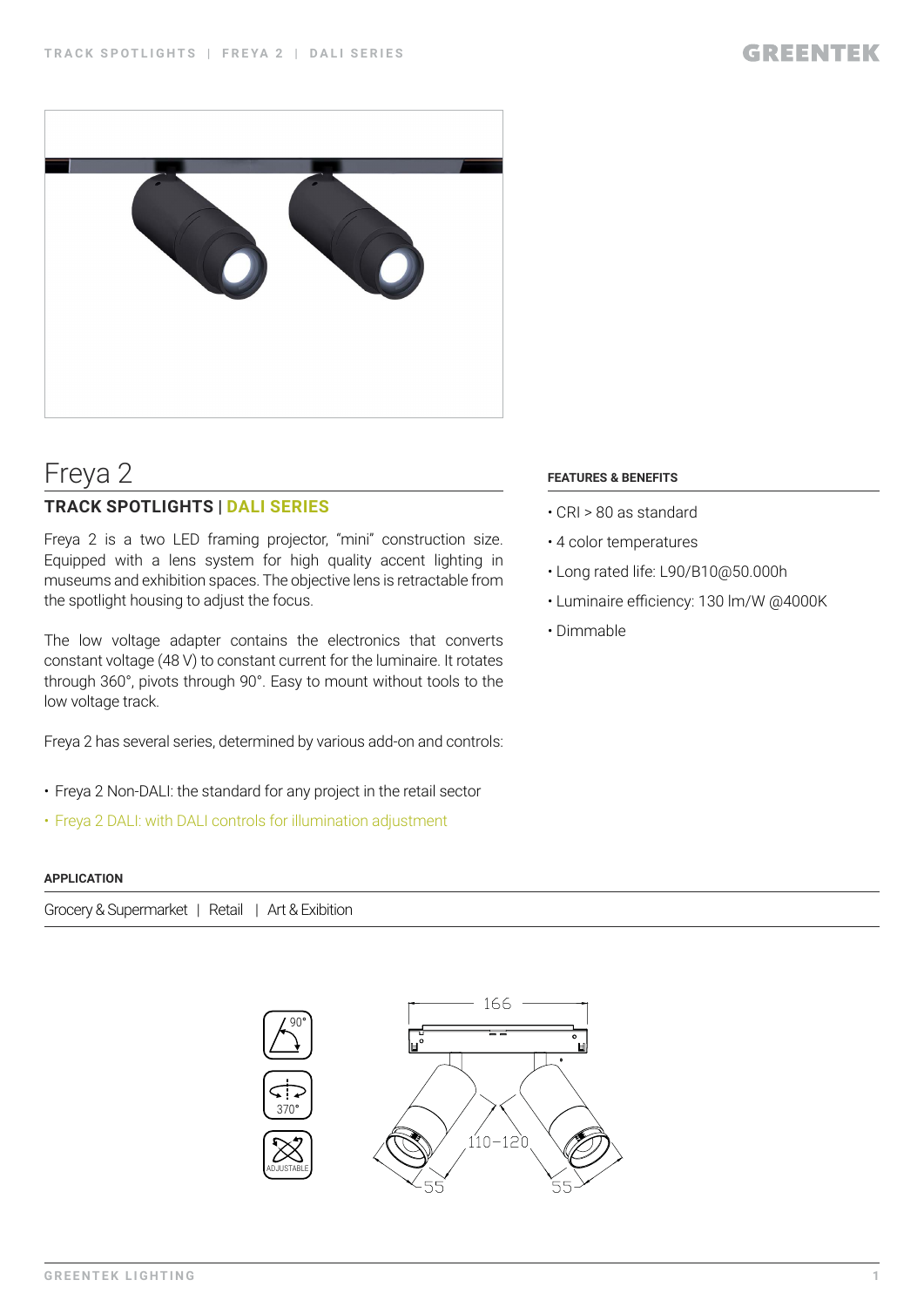#### **SPECIFICATIONS**

| Power consumption              |                         | 10W, 18W, 26W                                      |
|--------------------------------|-------------------------|----------------------------------------------------|
| <b>Dimensions</b>              |                         | Ø55x110/120±1mm                                    |
| Weight                         |                         | 1 Kg                                               |
| Housing materials              |                         | Aluminium, Glass                                   |
| IK code                        |                         | IK <sub>02</sub>                                   |
| Protection class               |                         | Safety class 1                                     |
| Operating temperature [°C]     |                         | $-20^{\circ}$ C $+45^{\circ}$ C / $-4$ F $+113$ F  |
| Operating humidity [%]         |                         | $10 \div 85$                                       |
| AC Input [Vac]                 |                         | 48 Vdc                                             |
| Lens angle [°]                 |                         | $16^\circ - 48^\circ$                              |
| Lifespan [h]                   |                         | 50,000                                             |
| Housing color                  |                         | ○ RAL 9016 - traffic white, ● RAL 9005 - jet black |
| Lumen maintenance              |                         | L90/B10@50.000h at 25°C                            |
| IP factor                      |                         | <b>IP20</b>                                        |
| Control optional               |                         | <b>DALI</b>                                        |
| Warranty [years]               |                         | 5                                                  |
| Storage temperature range [°C] |                         | $-20^{\circ}$ C $+55^{\circ}$ C / $-4F$ $+131F$    |
| Emergency option               |                         |                                                    |
| Light application              | Standard                |                                                    |
| <b>CRI</b>                     | <b>CRI 80</b>           |                                                    |
| CCT [K]                        | 2700K/3000K/3500K/4000K |                                                    |
| MacAdam                        | 3                       |                                                    |

CRI - Color rendering, CCT - Color temperature, MacAdam - Color consistency

#### **LIGHT DISTRIBUTION**

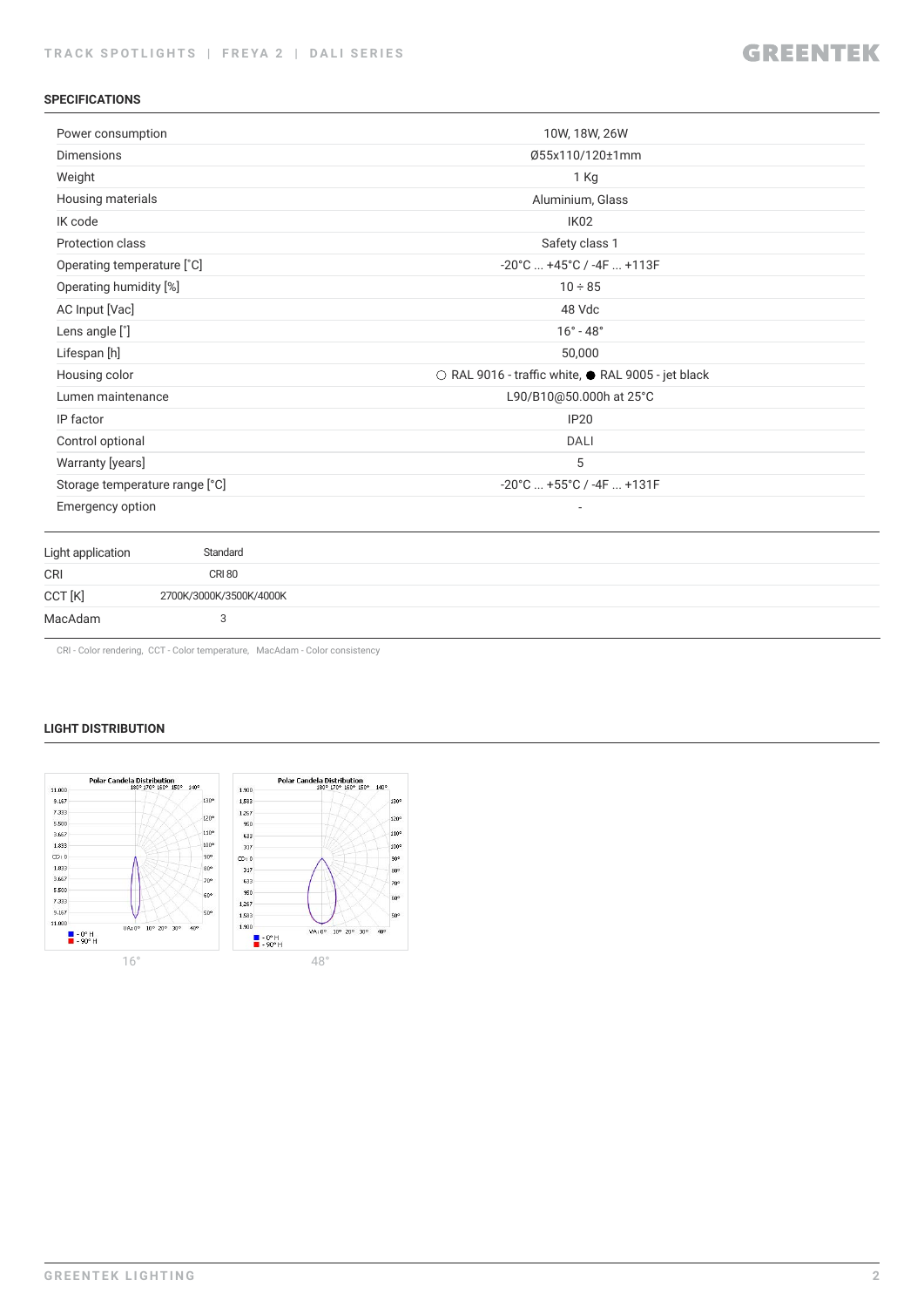#### **RISK GROUP**

#### **RG1**

The evaluation of photobiological safety is carried out according to the standard IEC 62471:2008 ("Photobiological safety of lamps and lamp systems"). Following the definition of the risk grouping system of the mentioned IEC standard, the LEDs mounted on this family fall into the class "Low Risk (RG1 – No photobiological hazard under normal behavioral limitations)".Under real circumstances (regarding exposure time, pupils, observation distance), it is assumed that there is no endangerment to the eye from these devices. As a matter of principle, however, it should be mentioned that intense light sources have a high secondary exposure potential due to their blinding effect.